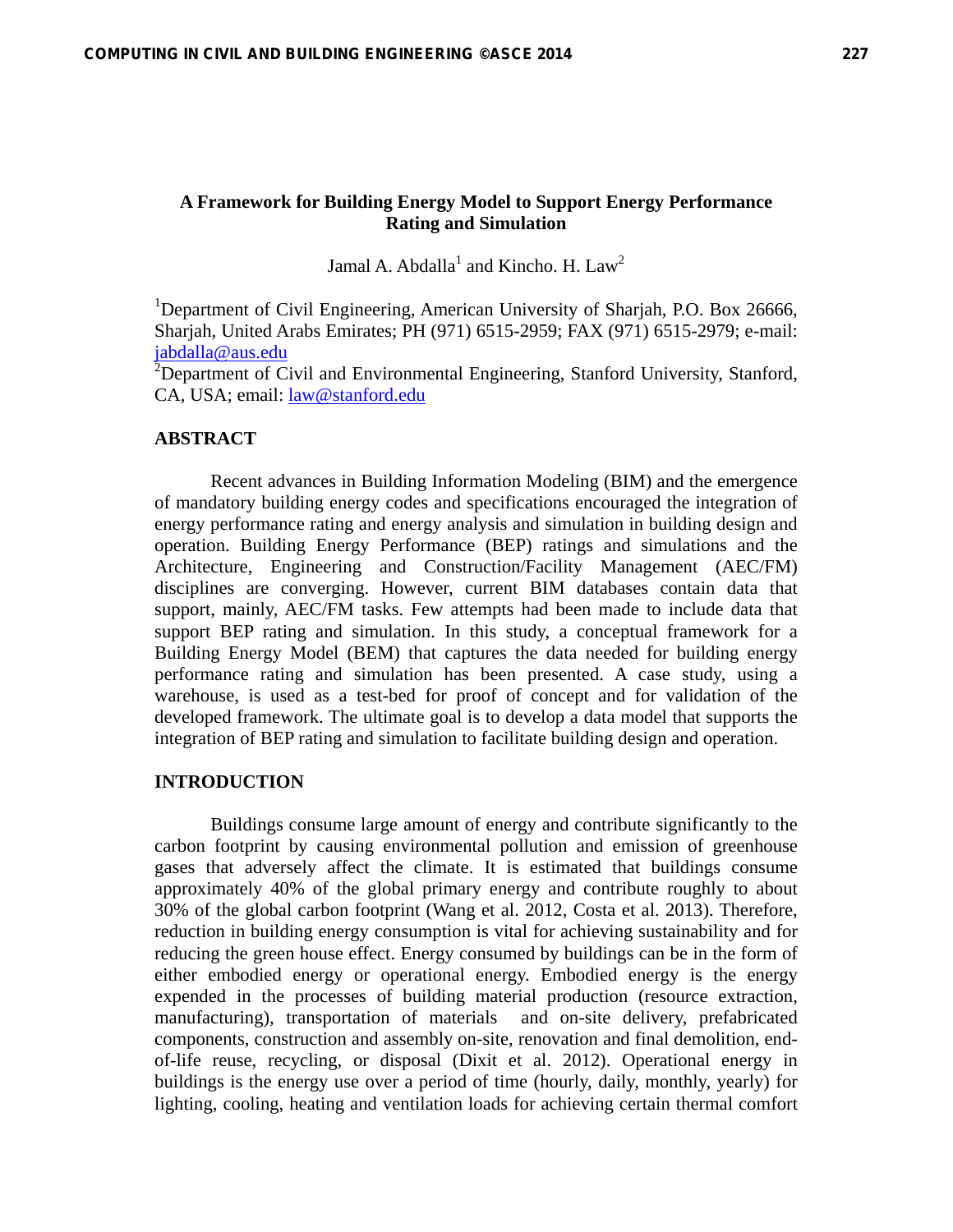and performance in buildings. This includes the performance of HVAC equipment in response to these loads and calculation of utility costs using the energy use results. Figure 1 shows a classification of energy consumption in buildings.



**Figure 1. Embodied and operation energy in buildings.** 

There are several building energy rating systems that have been used internationally and within the U.S. In the US there are several rating systems used by individual states. Nationally, many energy rating systems are in use including EPA Energy Star Portfolio Manager (ESPM 2013), the U.S. Green Building Council (USGBC) Leadership in Energy and Environmental Design (LEED) program (USGBC 2013) for sustainability rating, the Building Energy Quotient (bEQ) program developed by the American Society of Heating, Refrigerating and Air-Conditioning Engineers (ASHRAE) (ASHRAE 2013) and the Green Building Initiative (GBI) Green Globes for environmental sustainability (GBI 2013). A review of quantitative energy performance assessment methods for new and existing buildings is given in Wang et al. 2012.

Several studies have been conducted to assess and evaluate building energy performance to improve in building design, building operation/life-cycle and building remodeling or retrofitting to reduce energy consumption. Energy analysis and thermal load simulation combines building's structural components and simulated operations and incorporates the basic framework of the building, building use, occupant behavior and operations and maintenance to analyze energy use and carry out thermal simulation taking into consideration occupants' comfort, among others (McCabe and Wang 2012). There are several different methods of energy analysis and simulation, some are based on statistical analysis others are table based or hybrid/mixed. Simulation of building energy performance requires the use of large amount of data that describes the building geometry, occupancy, lighting and electrical systems, HVAC equipment and systems, weather conditions and the schedules of use.

There are numerous building energy simulation tools and several energy performance rating ones as well. The energy simulation tools are generally used to simulate the energy of existing buildings and to size the plants for new buildings. Among the commonly used energy simulation tools in the U.S. is DOE *EnergyPlus* (Crawley et al. 2001) and among the widely used energy rating system in the US is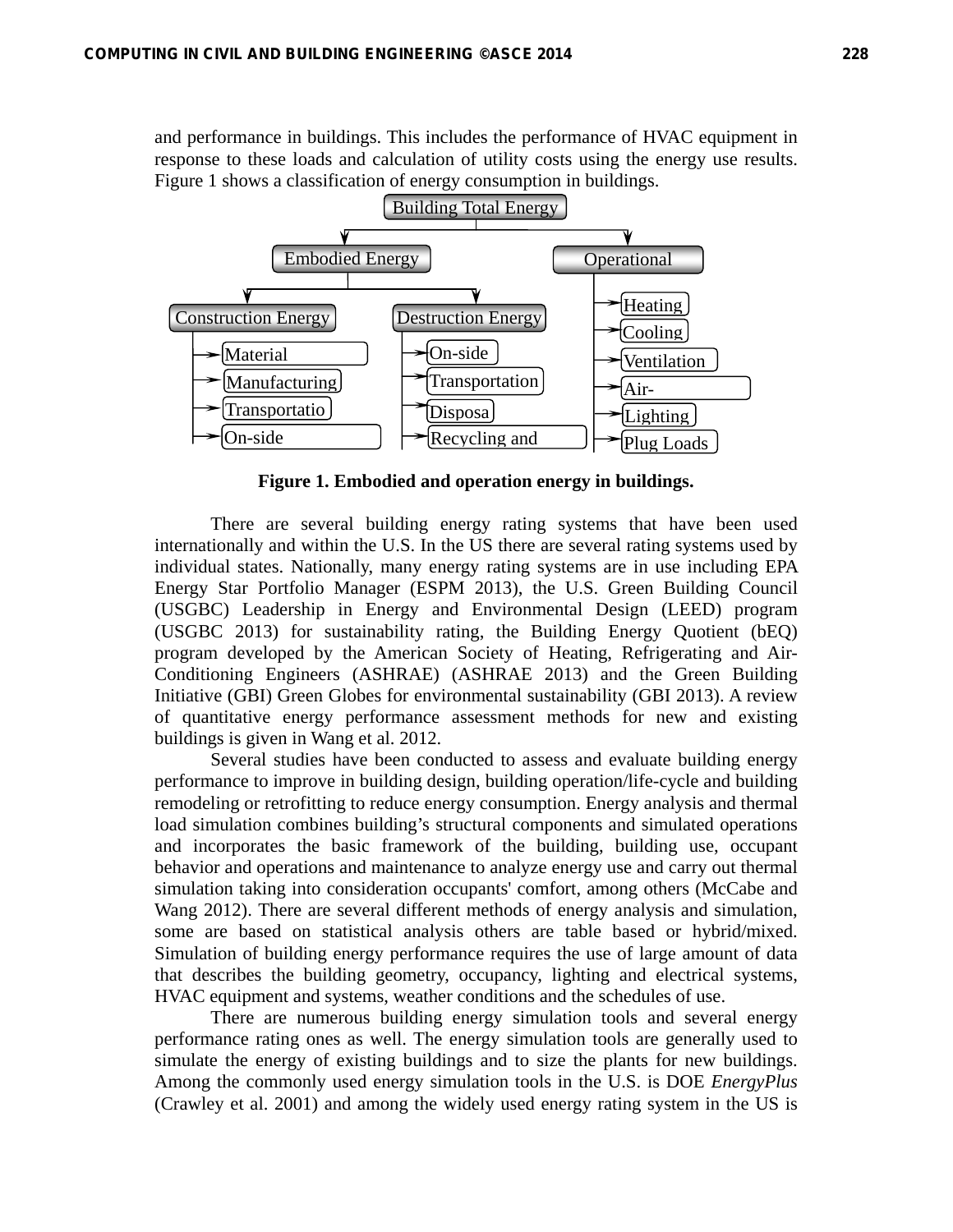*Energy Star Portfolio Manager* (ESPM 2013). Unfortunately, energy performance rating systems and energy simulation systems were not integrated into the design process of new buildings. For integration of these systems into building design and operation, the BIM must support data related to energy performance rating and energy calculation and simulation.

Therefore there is a need for developing energy data model to be integrated with existing BIM to capture the data needed for building energy modeling.

### **BUILDING INFORMATION AND BUILDING ENERGY MODELING**

Recent advances in BIM, energy measuring and sensing technology and energy modeling encouraged the integration of energy performance rating and energy analysis and simulation in building design, operation and maintenance. The AEC/FM disciplines are moving towards convergence and there is clear evidence that building service disciplines are merging (Attia 2010). This move is partially triggered by the mandatory codes and energy rating systems. The rapid emerging confluence of multidisciplinary integrated building design process and building performance simulations will accelerate the use and development of building energy simulation tools within the architectural and engineering practice and education (Attia 2010).

However, current BIM contain data that mainly support the tasks of AEC/FM. Few attempts have been made to include data that support energy performance rating, energy analysis and thermal load simulation that enable the use of building energy performance to be used in the decision making of the building design (Bazjanac 2008, Schlueter et al. 2009, Tantisevi et al. 2010, O'Donnel et al. 2012, O'Donnel et al. 2013, gbXML 2014). Usually, energy performance simulation and analysis take place only after architectural and HVAC design have been completed to provide the needed input for energy calculation and simulation. Nevertheless, there are some attempts to integrate energy performance ratings into BIM.

Bazjanac 2008 proposed a methodology to eliminate human intervention and to automate the energy performance modeling and simulation process as much as possible. The goals of his methodology are to make the process and its results consistently reproducible and to enable the integration of energy performance simulation and analysis tools into suites of interoperable tools that are routinely used in building design. Schlueter et al. 2009 extended the capability of building information model to store multi-disciplinary information and parameters necessary for energy performance calculations to optimize the building design at the early stage. They developed a tool that has been integrated into a building information modeling software to enable instantaneous energy and exergy calculations and the graphical visualization of the resulting performance indices. Tantisevi et al. (2010) investigated the use of commercially available building information model software to extract data needed for evaluating energy performance of buildings and calculate the overall thermal transfer value of building envelope. They concluded that data related to building shell element and areas needed for energy performance can be extracted from BIM, however, they suggested BIM software capabilities need to be extended to enable other types of analytical approaches for the evaluation of the building energy used to support exchange of energy information throughout the project life cycle.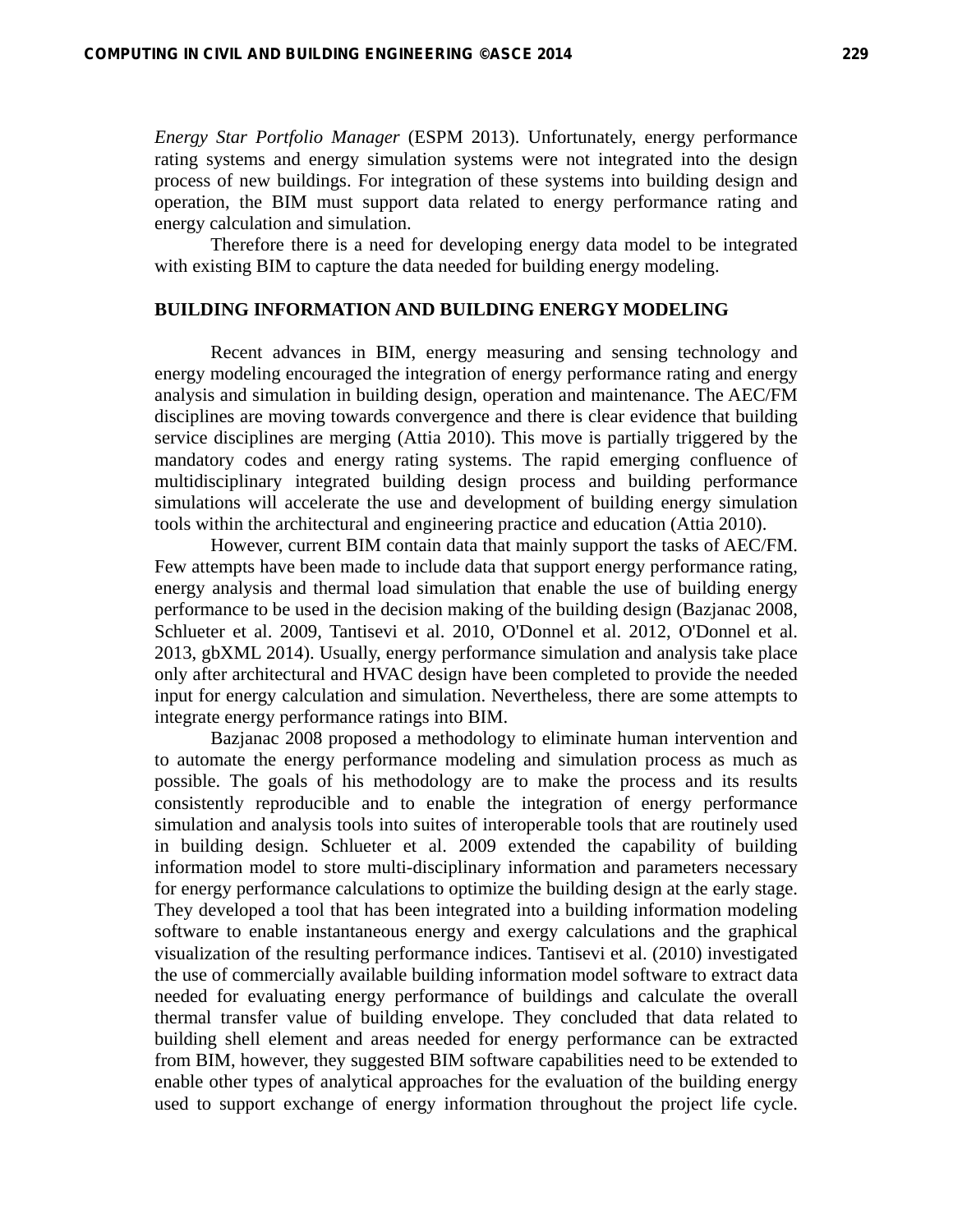O'Donnel et al. 2012 developed an interoperable XML-based data model named Simulation Domain Model (SimModel) for the building simulation domain that provides a consistent data model across several aspects of the building simulation process. The model captures both geometric and Mechanical, Electrical and Plumping (MEP) simulation data and it is a general tool that is not tied to specific input schema and aligned with Industry Foundation Classes (IFC). O'Donnel et al. 2013 developed a semi-automated process that extracts building geometry from existing BIM and convert it into format of a BEM tool. Specifically, they developed a semi-automated geometry data transformation from ArchiCAD (BIM) to EnergyPlus (BEM). Green Buildings (gbXML 2014) developed gbXML schema that provides interoperability by allowing 3D BIM architectural models to be imported and to facilitates the generation of heating, cooling and air conditioning systems' sizes and other data for building energy modeling as used in DesignBuilder (DesignerBuilder 2014).

In this paper, a conceptual framework for a building energy model (BEM) that captures the data needed for BEP rating and simulation has been suggested. The developed framework will establish the relationship between BIM and BEP rating and simulation processes. A case study, using a warehouse, is used as a test-bed for proof of concept and for validation of the developed framework.

#### **FRAMEWORK FOR BUILDING ENERGY MODEL (BEM)**

A framework for building information modeling that incorporates data for building energy modeling is shown in Figure 2. Besides the well defined BIM data, BEM data is added to support energy performance rating and energy analysis and thermal load simulation. The BEM data will be extracted from the common BIM database. Details of the extracted data are shown in Figure 2. Such data includes, architectural data, envelope data, HVAC data, among others. The extracted BEM data, in addition to the weather data and the operational data will be sufficient to carry out BEP simulation using *eQuest* (DOE-2 2013) or DOE *EnergyPlus* (Crawley et al. 2001) for example and BEP rating using EPA *Energy Star Portfolio Manager* (ESPM 2013). A brief description of these programs is given.

**Energy performance analysis and simulation.** Energy analysis and thermal load simulation are intended to provide needed information including the heating and cooling loads necessary to maintain a certain set level of thermal comfort. It takes into consideration the description of the building geometry and layout, constructions data, operating schedules, conditioning systems (lighting, HVAC, etc.), plug loads, weather data and the energy consumption of primary plant equipment and utility rates provided by the user to perform an hourly simulation of the building and to estimate utility bills. Such information can be used by the design engineer or architect that wishes to size appropriate HVAC equipment, develop retrofit studies for life cycling cost analyses, optimize energy performance, etc. (EnergyPlus 2013). There are several energy analysis and thermal load simulation programs in use. Details of these tools are given in Crawley et al. 2008. The major energy simulation software packages that are widely used in the U.S. is *DOE-2* and its derivative *EnergyPlus* and *eQuest* (Crawley et al. 2001, DOE-2 2013).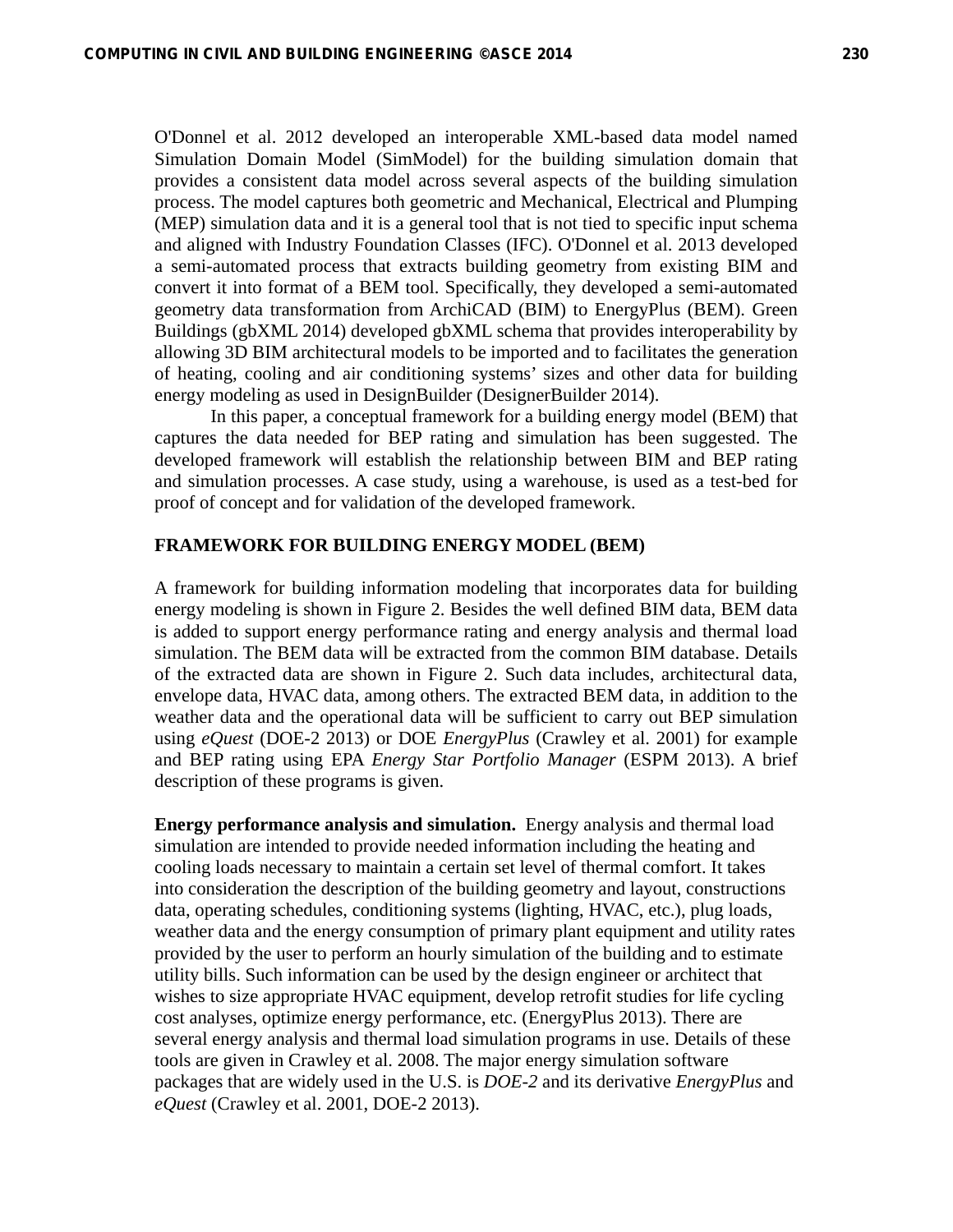

**Figure 2. A framework for energy data model.**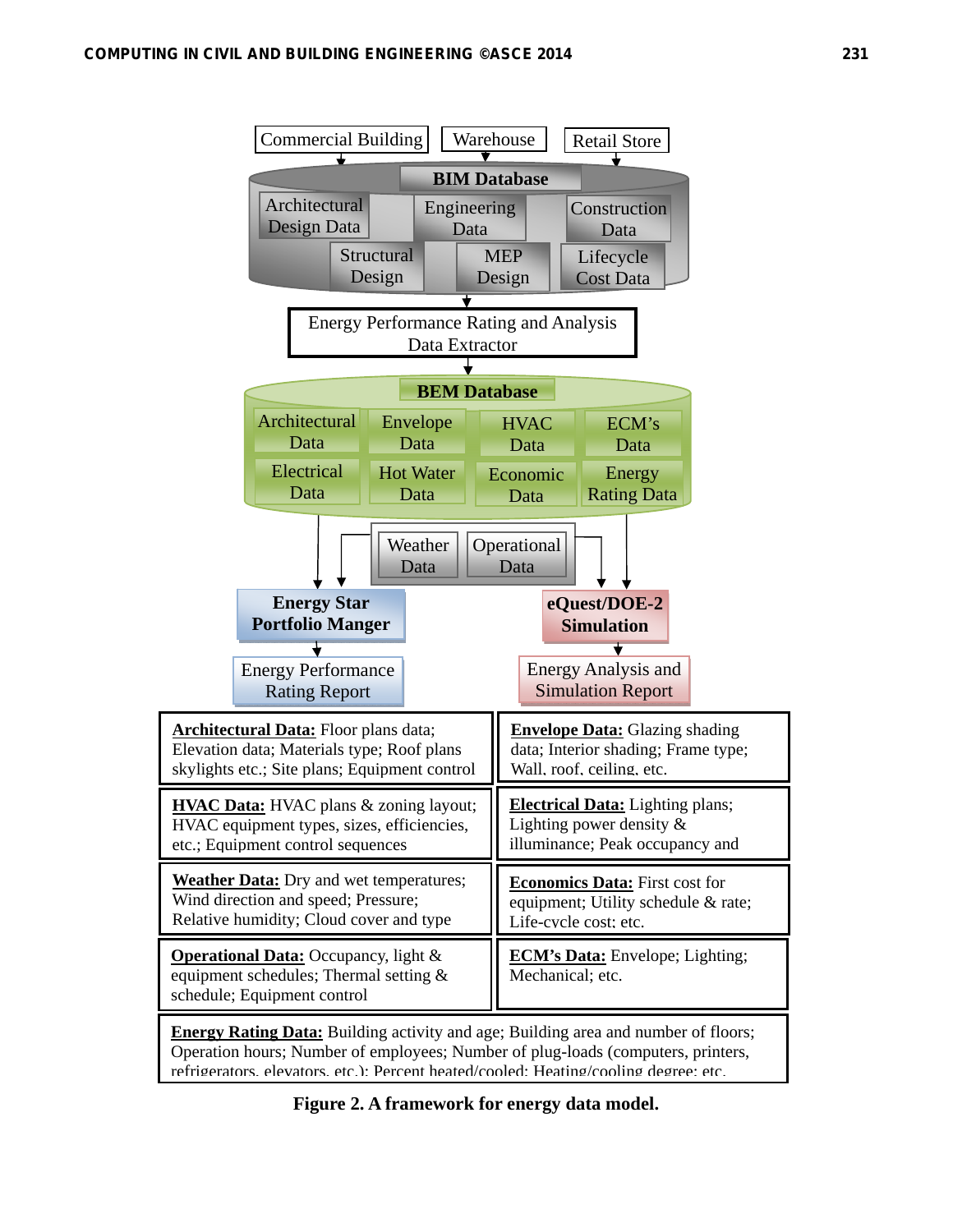**Energy performance rating.** There are several software tools that have been used for energy operation ratings. The most commonly used tool is the EPA energy performance rating called *Energy Star Portfolio Manager* (ESPM). It is an operational energy rating tool that allows building owners or operators to compare their actual building energy use with energy use in similar buildings in the same climate zone, as derived from the U.S. Department of Energy's (DOE) CBECS. Energy Star Portfolio Manager provides an accurate and equitable assessment of a building's energy performance. It evaluates energy performance for the whole building, reflects actual billed energy data, normalizes for operation and provides a peer group comparison, i.e., it generates a percentile score against the mean of existing buildings (ESPM 2013). It relies on a statistically robust set of data that is based on a nationally representative sample of buildings with collected and verified actual billed energy data at the whole building level together with information on key operational characteristics.

# **CASE STUDY: A WAREHOUSE**

A warehouse is a lightweight construction that usually consists of a rectangular or square single story building with few windows in the four sides of its walls and can be modeled as three zones (refrigerated, non-refrigerated and conditioned or mixed) with or without interior partitions (DOE 2013, ESPM 2013). There are many sections and subsections within each area. Figure 3(a) shows a mixed/hybrid warehouse with refrigerated and non-refrigerated areas and Figure 3(b) shows a class hierarchy of the warehouse. Figure 4 shows energy use in a warehouse. Energy use can be classified into two major categories – indoor energy use and outdoor energy use.

| Inbound<br>Docking<br>Zone<br>(Unloading) | Fresh Zone<br>(Refrigerated) | Deep-Frozen Zone<br>(Refrigerated) | Sorting Zone<br>$\vert$ (non-refrigerated) $\vert$ | Outbound<br>Docking<br>Zone<br>(Loading) |
|-------------------------------------------|------------------------------|------------------------------------|----------------------------------------------------|------------------------------------------|
|-------------------------------------------|------------------------------|------------------------------------|----------------------------------------------------|------------------------------------------|

(a) Mixed (Refrigerated and Non-refrigerated) warehouse



**Figure 3. Zones and class hierarchy of a warehouse.**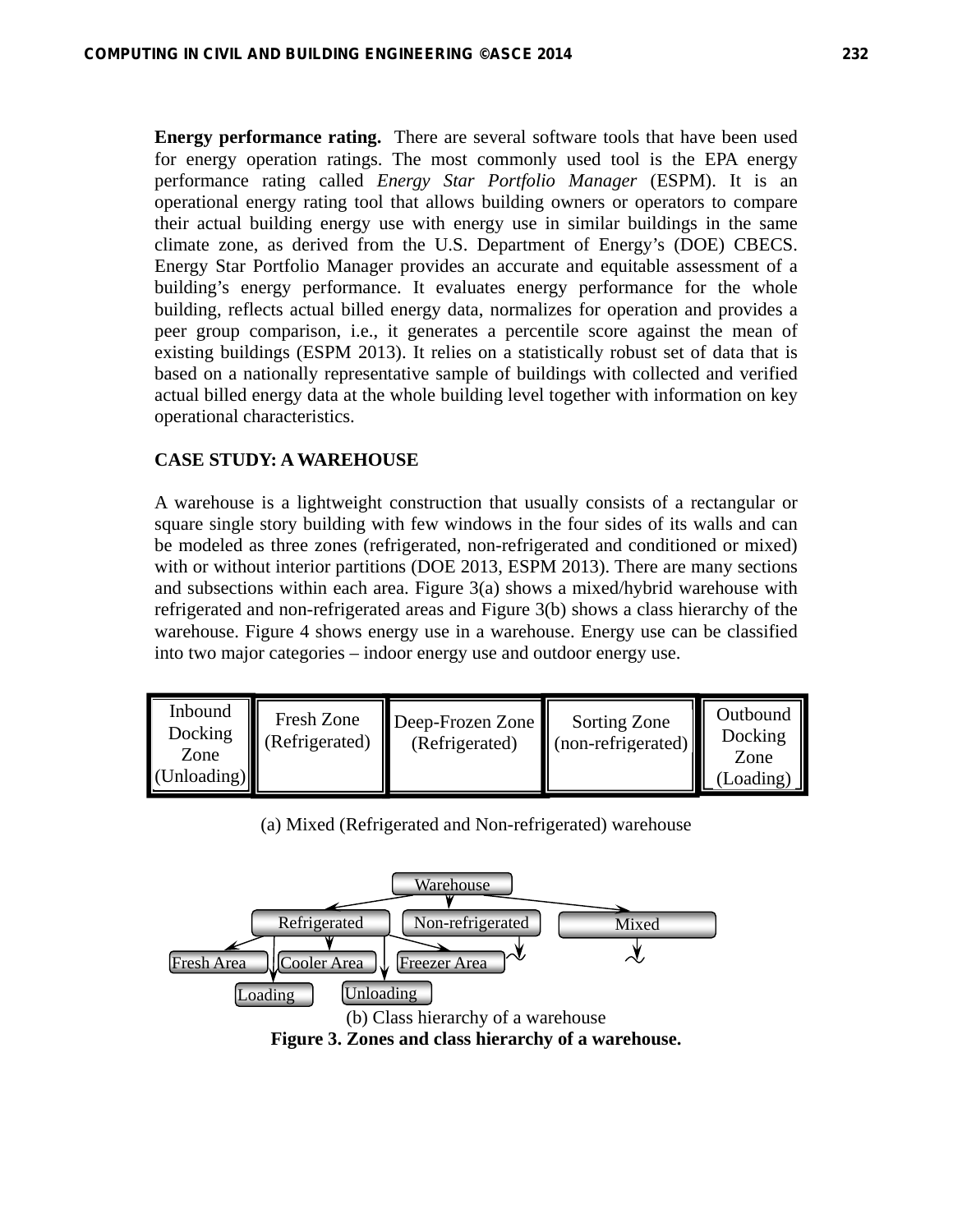#### **ENERGY SIMULATION AND RATING FOR A WAREHOUSE**

Input data and modeling information for warehouse energy simulation using *eQuest* include: (1) architectural data such as floor plans space layout/areas, surface orientations, elevations surface areas (windows, doors), building/wall/roof sections materials composition, site plans adjacent structures and landscape, roof plans skylights and overhangs, gross area  $\&$  net (conditioned area); (2) envelope materials data (glazing shading coefficient, frame type, interior shading); (3) mechanical data (HVAC plans approximate and zoning layout, equipment types and sizes, design conditions, etc.); (4) electrical/internal loads (lighting plans, lightening power density, peak occupancy, peak equipment all by HVAC zone, occupancy, equipment, light and thermostat schedules, chilled and hot water temperature, etc.); (5) economic data such as first costs of equipment and systems, applicable and optional utility rates. Energy data and information for a warehouse energy performance rating using *Energy Star Portfolio Manager* include total area, heated area, cooled area, weekly operation hours, number of employees, computers, printers, copiers, refrigerators, elevators, etc. Figure 5a and 5b show screen shots of *eQuest* and *Energy Star Portfolio Manager* for energy performance simulation and rating of the warehouse.





**Figure 5 Energy performance simulation and rating for a warehouse** 

# **CONCLUSION AND FUTURE WORK**

This paper presented a conceptual framework for a building energy model that captures data needed for building energy performance rating and simulation. A case study of a warehouse has been presented as a proof of concept for validating the framework. The proposed framework established the relationship between BIM and